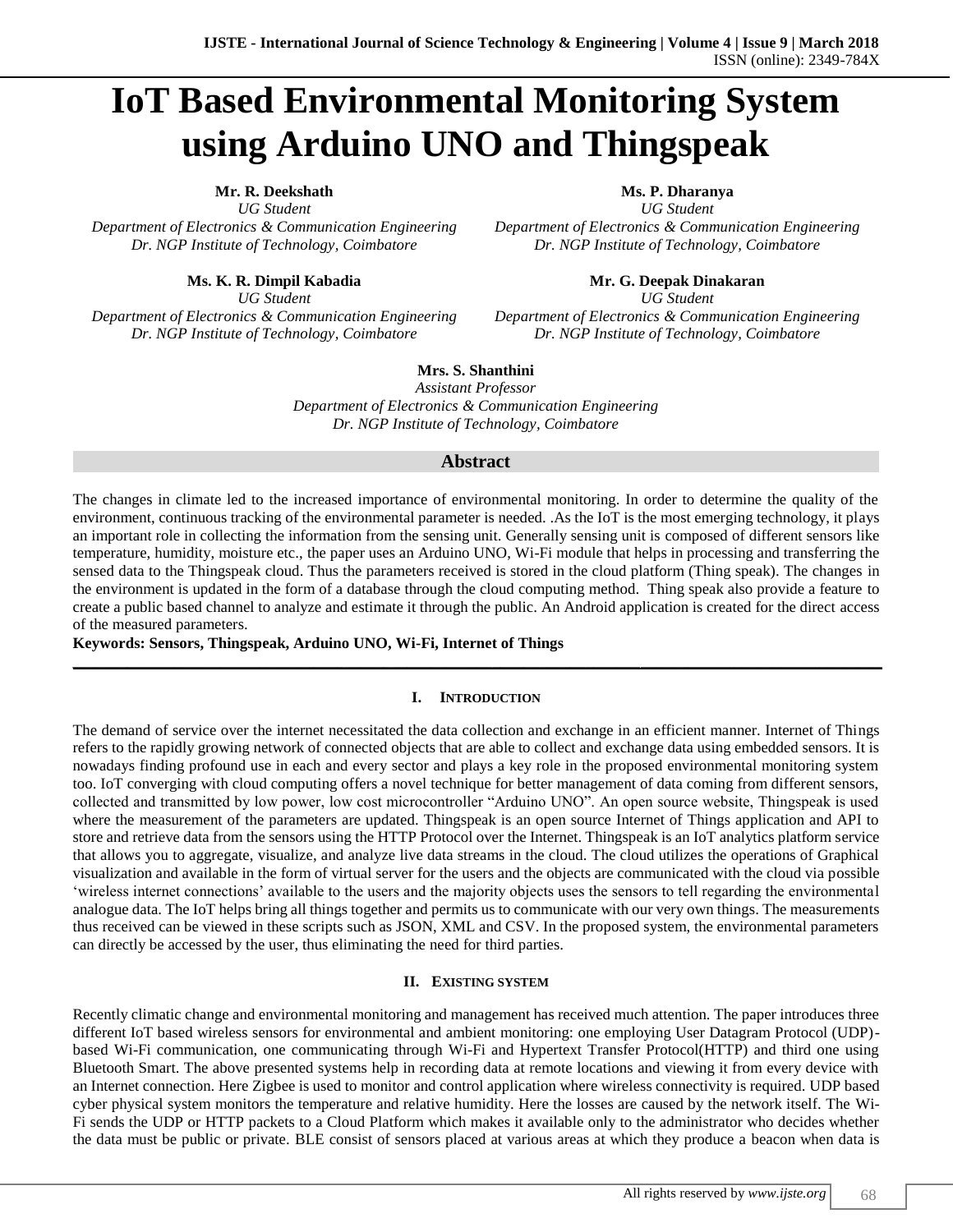received and the server takes the information from the sensors whenever the beacon is produced. The available Environmental Monitoring System (EMS) uses UDP protocol which requires the establishment of connection and IP matching every time. Direct access of the geographical information is not available since the information is sent to a centralized platform and admin plays a major role.





Fig. 1: EMS with communication based on UDP Fig. 2: EMS with communication based on HTTP requests

**III. THINGSPEAK**

Thingspeak is an open source Internet of Things application and API to store and retrieve data from the sensors using HTTP Protocol over the internet. It is an IoT analytics platform service that allows you to aggregate, visualize and analyze live data streams in the cloud.



Fig. 3: Working of Thingspeak

The main role of updating data continuously is done by Thingspeak, which has APIs for collecting data produced by sensors and APIs for reading that data from applications. The paper is divided into two parts. One part of the paper is where one has to program a thing to send data. And, the second part is where the other has to see the data. Thingspeak sits in the middle and makes it handy to do both. The paper uses easily accessible hardware to build a proof-of-concept IoT system to monitor air temperature, humidity, soil moisture, soil humidity etc. Further this can be modified with different sensors or actuators for building something for individual purposes. Thus a direct access to all the environmental parameters is given to the user after the above stated procedure is completed.

## **IV. INTERNET OF THINGS**

Internet of Things refers to the rapidly growing network of connected objects that are able to collect and exchange data using embedded sensors. It is nowadays finding profound use in each and every sector and plays a key role in the proposed environmental monitoring system too. IoT converging with cloud computing offers a novel technique for better management of data coming and stores it. The working process of the Internet of Things is shown below.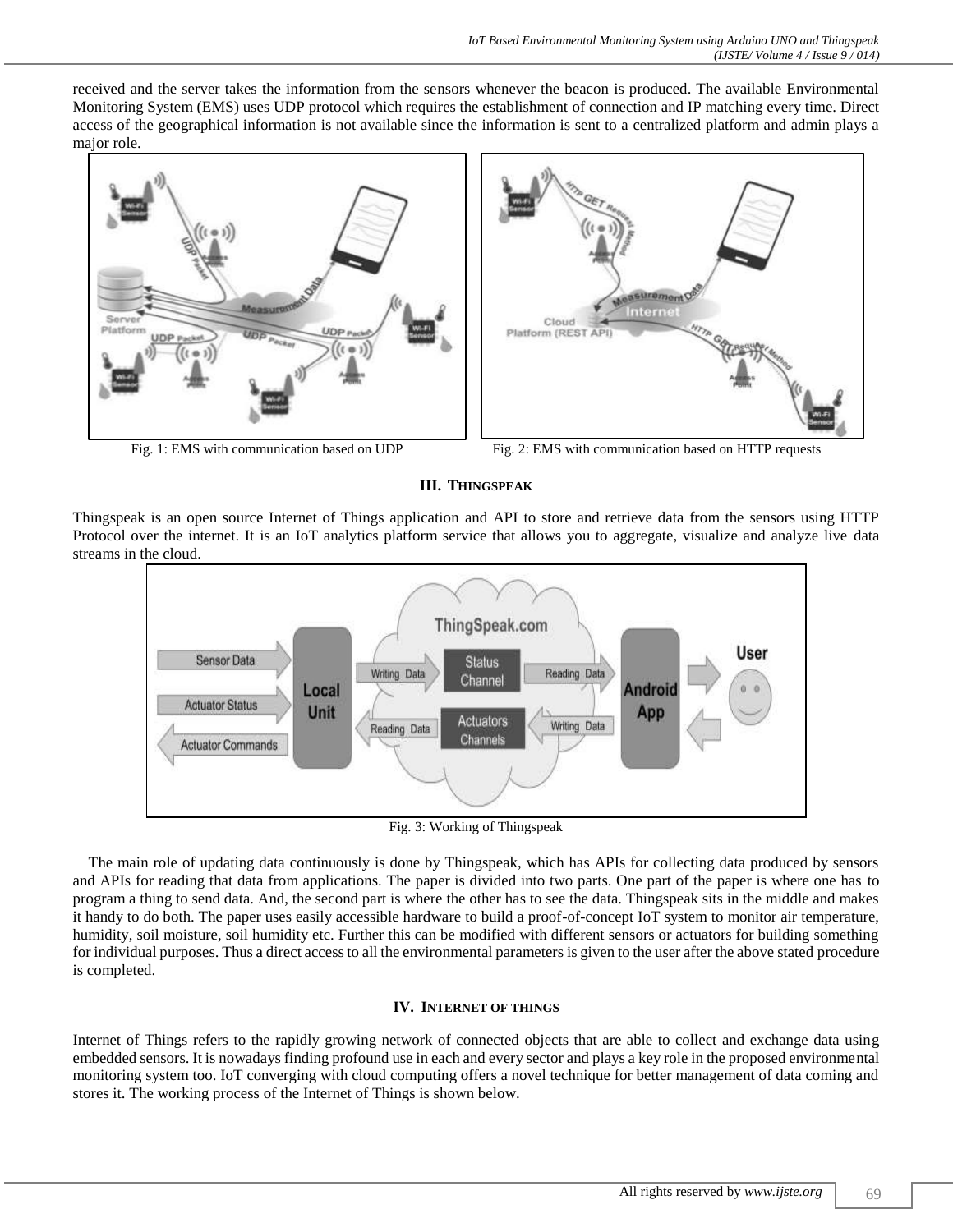

Fig. 4: Working of Internet of Things

#### **V. PROPOSED SYSTEM**

The proposed system keeps track on the parameters such as moisture, temperature, humidity, rainfall, gas content and earthquake intimation with the help of the real time sensors. These parameters are continuously monitored by an open source platform called Thingspeak for an interval of every 2 minutes. The data can be viewed in any one of the three formats such as JSON, XML and CSV. The sensors in the proposed system collect the data such as the temperature, humidity, soil moisture, pollution level, rain water level and movement in the earth surface. The Wi-Fi network helps in the process of sending the collected data to the open source platform, Thingspeak. Alternate to that, an app is made for the purpose of viewing the collected data in even more easier manner. Through the application/Thingspeak, the user will be able to know about the status of his/her own agricultural land and counter-measures can be taken after the keen observation of the parameters of the land.



Fig. 5: Block Diagram of the proposed system

**VI. SENSORS USED**

#### *Soil Moisture Sensor:*

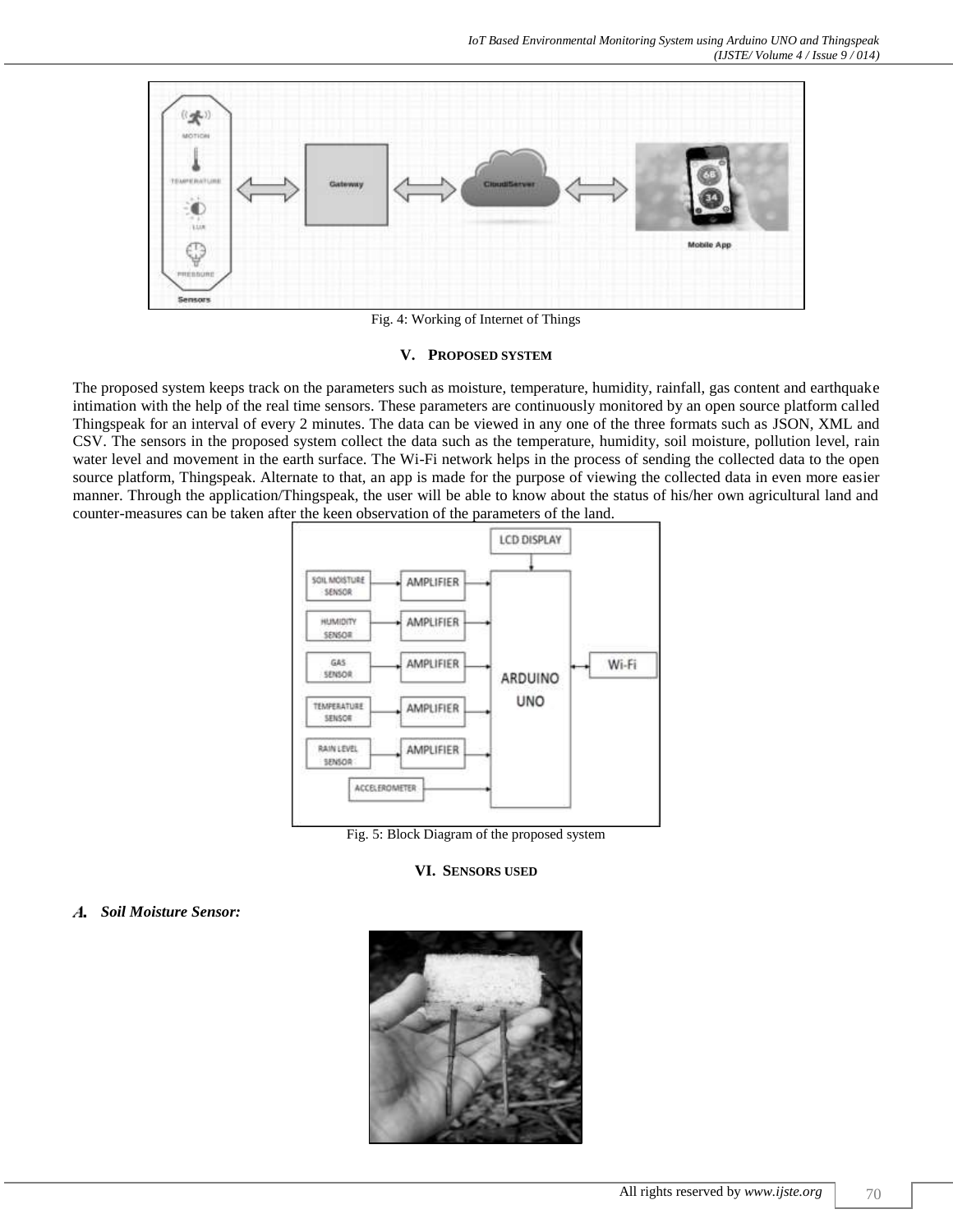Soil Moisture Sensor is used to measure the water content in the soil. The soil moisture sensors typically refer to sensors that estimate volumetric water content.

| 68               | COM39 (Arduino/Genuino Uno)                   | $\Box$ x                    |
|------------------|-----------------------------------------------|-----------------------------|
|                  |                                               | Send                        |
| <b>TEMP: 038</b> |                                               | ۸                           |
| MOIS:000         |                                               |                             |
| GAS: 098         |                                               |                             |
| AXIS:146         |                                               |                             |
| RAIN:246         |                                               |                             |
| HUM: 000         |                                               |                             |
| TEMP: 037        |                                               |                             |
| MOIS: 011        |                                               |                             |
| GAS:100          |                                               |                             |
| AXIS:146         |                                               |                             |
| RAIN:006         |                                               |                             |
|                  |                                               | $\checkmark$                |
| Autoscroll       | No line ending<br>$\mathbf{v}$<br>115200 baud | $\check{~}$<br>Clear output |

Fig. 6: Result of Soil Moisture Sensor

## *Humidity Sensor:*



Humidity sensor (DHT11) is used to measure the water content in the atmosphere. Voltage signal is given to the inverting input terminal of the comparator. The reference voltage is given to non-inverting input terminal.

| œ            | COM39 (Arduino/Genuino Uno)    | $\Box$<br>$\mathbf{x}$<br>$\sim$ |
|--------------|--------------------------------|----------------------------------|
|              |                                | Send                             |
| TEMP: 038    |                                | ٨                                |
| MOIS: 000    |                                |                                  |
| GAS:096      |                                |                                  |
| AXIS:146     |                                |                                  |
| RAIN: 225    |                                |                                  |
| HUM: 008     |                                |                                  |
| TEMP: 038    |                                |                                  |
| MOIS: 000    |                                |                                  |
| GAS:000      |                                |                                  |
| AXIS:146     |                                |                                  |
| RAIN: 132    |                                |                                  |
|              |                                | w                                |
| V Autoscroll | No line ending<br>$\mathbf{v}$ | 115200 baud v<br>Clear output:   |

Fig. 7: Result of Humidity Sensor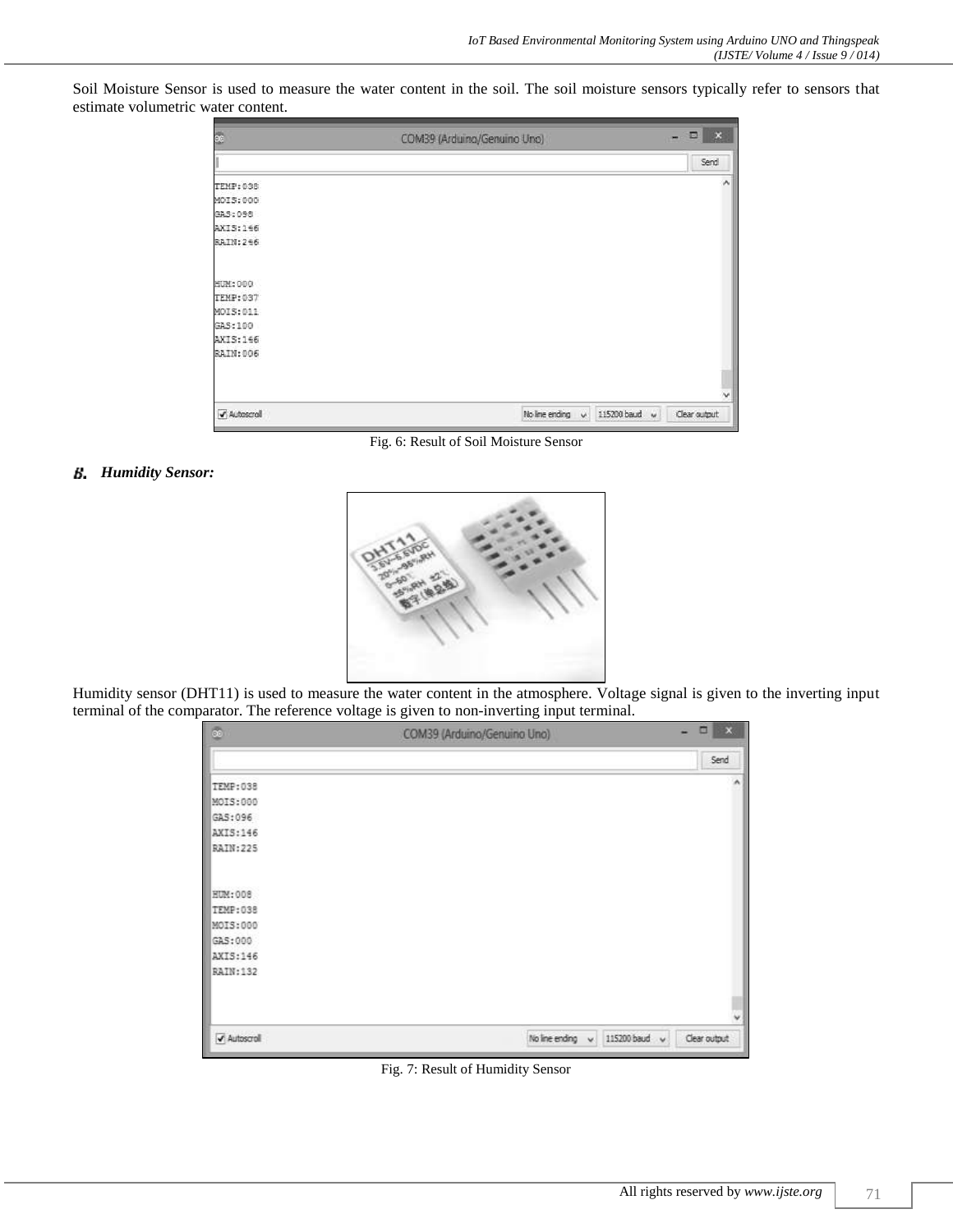## *Temperature Sensor:*



Temperature sensor is used to measure the temperature with an electrical output proportional to the temperature. The LM 35 device does the function of measuring the surrounding temperature.

|                          |                                              | Đ.                                   |
|--------------------------|----------------------------------------------|--------------------------------------|
| $\overline{\mathcal{D}}$ | COM39 (Arduino/Genuino Uno)                  | $\blacksquare$<br>$\propto$<br>-     |
|                          |                                              | Send                                 |
| TEMP:048                 |                                              | ×                                    |
| MOIS:000                 |                                              |                                      |
| GAS: 000                 |                                              |                                      |
| AXIS:146                 |                                              |                                      |
| RAIN:226                 |                                              |                                      |
| HUM: 000                 |                                              |                                      |
| TEMP:047                 |                                              |                                      |
| MOIS:000                 |                                              |                                      |
| GAS: 000                 |                                              |                                      |
| AXIS:146                 |                                              |                                      |
| RAIN:166                 |                                              |                                      |
|                          |                                              |                                      |
|                          |                                              |                                      |
| Autoscroll               | No Ine ending<br>$\left  \mathbf{v} \right $ | 115200 boud<br>Clear output:<br>16.1 |

Fig. 8: Result of Temperature Sensor

#### *Rain Water Level Detector:*



Rain water level detector is used to measure the rain or water levels. It detects water that completes the circuits on its sensor board's printed leads.

| Ø.         | COM39 (Arduino/Genuino Uno) | -             | 102<br>三版     |
|------------|-----------------------------|---------------|---------------|
|            |                             |               | Send          |
| TEMP: 039  |                             |               | n             |
| MOIS:000   |                             |               |               |
| GAS:001    |                             |               |               |
| AXIS:146   |                             |               |               |
| RAIN:232   |                             |               |               |
| HUM: 000   |                             |               |               |
| TEMP:038   |                             |               |               |
| MOI5:000   |                             |               |               |
| GAS:102    |                             |               |               |
| AXIS:140   |                             |               |               |
| RAIN:241   |                             |               |               |
|            |                             |               |               |
| Autoscroll | No line ending<br>- 4       | 115200 back v | Clear output: |

Fig. 9: Result of Water Level Detector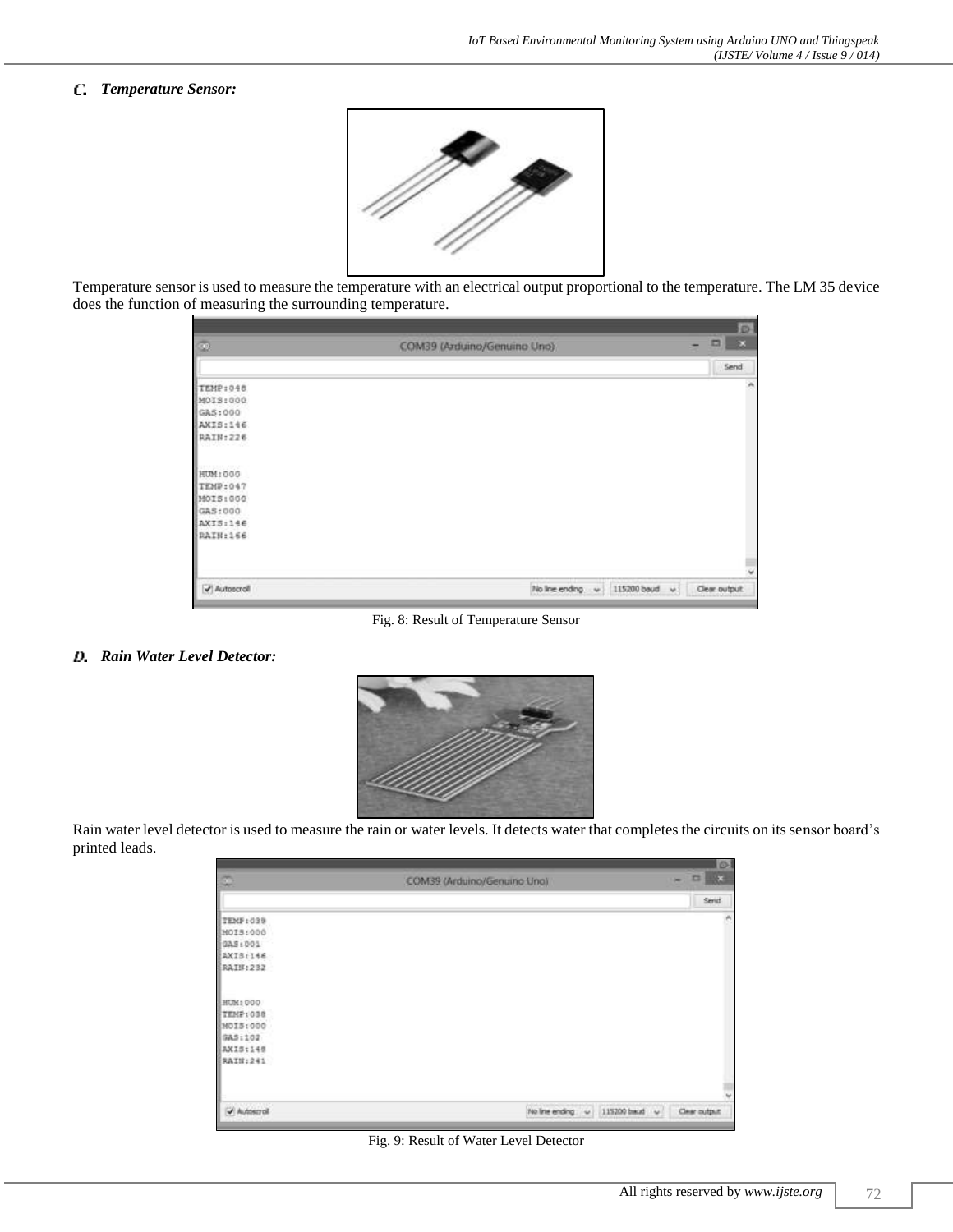## *Gas Sensor:*



Gas sensor is a device used to detect the presence of gases in an area, often as part of a safety system. MQ 135 sensor is highly sensitive to Ammonia, Sulphide and benzene steam.

|     |                                               | 置<br>×       |
|-----|-----------------------------------------------|--------------|
|     |                                               | Send         |
|     |                                               |              |
|     |                                               |              |
|     |                                               |              |
|     |                                               |              |
|     |                                               |              |
|     |                                               |              |
|     |                                               |              |
|     |                                               |              |
|     |                                               |              |
|     |                                               |              |
|     |                                               |              |
|     |                                               |              |
| - 6 | 115200 boud<br>$\sim$                         | Clear output |
|     | COM39 (Arduino/Genuino Uno)<br>No line ending |              |

Fig. 10: Result of Gas Sensor

#### *Accelerometer*



Accelerometer is used to measure the acceleration in all three axis. The output is in the form of analog values. So the interface with a microcontroller is extremely easy.

| $\overline{\mathbb{Z}}$ | COM39 (Arduino/Germano Uno) | ×<br>m.                        |
|-------------------------|-----------------------------|--------------------------------|
|                         |                             | Send.                          |
| TEMP:040                |                             | 沸                              |
| MOIS:000                |                             |                                |
| GAS: 000                |                             |                                |
| AXIS; 019               |                             |                                |
| RAIN:136                |                             |                                |
| BUM:000                 |                             |                                |
| TEMP (041)              |                             |                                |
| MOIS:000                |                             |                                |
| GAS : 000               |                             |                                |
| AXIS: 117               |                             |                                |
| BAIN:008                |                             |                                |
|                         |                             |                                |
| - Autoscroll            | his line ending<br>$\sim$   | 115200 boud v<br>Clear output. |

Fig. 11: Result of Accelerometer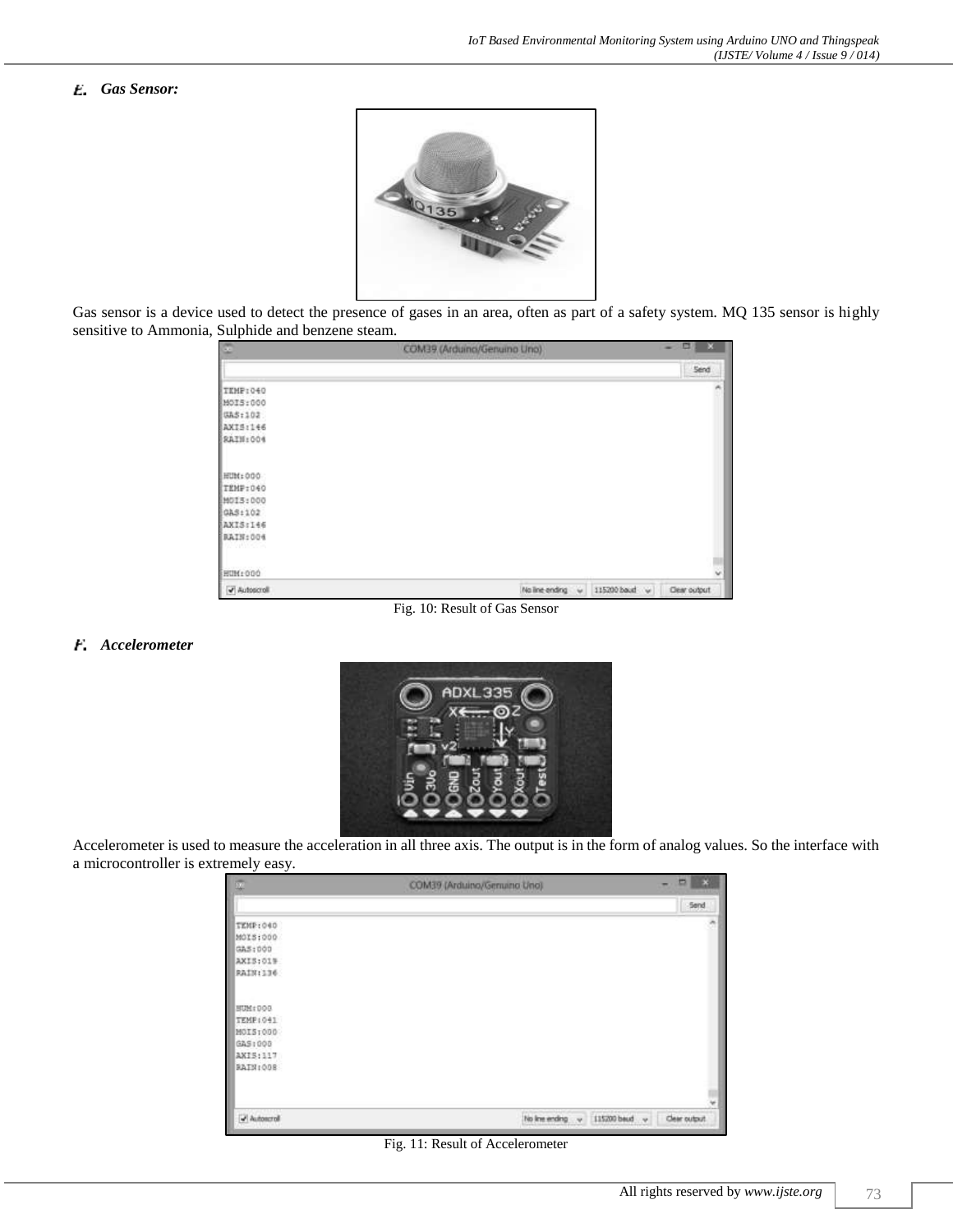#### **VII.CONCLUSION**

The measured parameters from the sensors are continuously updated and is thus viewed by the user using the EMS(Environmental Monitoring System) application. Thus the data is directly accessed and is purely independent of third parties.



Fig. 12: Final Result in Android Application

#### **REFERENCES**

- [1] Sean Dieter Tebje Kelly, Nagender Kumar Suryadevara et al., "Towards the Implementation of IoT for Environmental Condition Monitoring in Homes", IEEE Sensors Journal, Vol, 13, No. 10, October 2013.
- [2] Shifeng Fang, Li Da Xu et al., "An Integrated System for Regional Environmental Monitoring and Management Based on Internet of Things", IEEE Transactions on Industrial Informatics, Vol. 10, No.2, May 2014.
- [3] LIU Dan, Cao Xin et al., "Intelligent Agriculture Greenhouse Environment Monitoring System Based on IOT Technology" 2015 International Conference on Intelligent Transportation, Big Data & Smart City.
- [4] Abdullah Na, William Isaac et al., "An IoT Based System for Remote Monitoring of Soil Characteristics", 2016 International Conference on Information Technology(InCITE)-The Next Generation IT Summit.
- [5] DivyavaniPalle, ArunaKommu, "Design and Development of CC3200-based Cloud IoT for measuring Humidity and Temperature", International Conference on Electrical, Electronics, and Optimization Techniques (ICEEOT)-2016.
- [6] George Mois, TeodoraSanislav et al., "A Cyber-Physical System for Environmental Monitoring", IEEE Transactions on Instrumentation and Measurement 2016.
- [7] Nick Harris, Andy Cranny et al."Application of Distributed Wireless Chloride Sensors to Environmental Monitoring: Initial Results", IEEE Transactions on Instrumentation and Measurement 2016.
- [8] Ravi Kishore Kodali and ArchanaSahu, "An IoT based Weather Information Prototype Using WeMos", 2016 2<sup>nd</sup> International Conference on Contemporary Computing and Informatics.
- [9] George Mois, SilviuFolea, et al., "Analysis of Three IoT-Based Wireless Sensors for Environmental Monitoring", IEEE Transaction on Instrumentation and Measurement 2017.
- [10] Shiny Abraham and Joshua Beard, "Remote Environmental Monitoring Using Internet of Things" IEEE Transaction on Instrumentation and Measurement 2017.
- [11] Somansh Kumar, "Air Quality Monitoring System Based on IoT using Raspberry Pi", International Conference on Computing, Communication and Automation (ICCCA 2017).
- [12] Cho ZinMyint, Lenin Gopal et al., "WSN-based Reconfigurable Water Quality Monitoring System in IoT Environment", 2017 14<sup>th</sup> International Conference on Electrical Engineering or Electronics, Computer, Telecommunication and Information Technology.
- [13] SanketSalvi, Pramod Jain et al., "Cloud Based Data Analysis and Monitoring of Smart Multi-level Irrigation System Using IoT" International Conference on I-SMAC (IoT in Social, Mobile, Analytics and Cloud), 2017.
- [14] Alif Akbar Pranata, Jae Min Lee et al., "Towards an IoT-based Water Quality Monitoring System with Brokerless Pub/Sub Architecture" IEEE Transaction on Instrumentation and Measurement 2017.
- [15] HakanUcgun, et al., "Arduino Based Weather Forecasting Station", 2<sup>nd</sup> International Conference on Computer Science and Engineering 2017.
- [16] J.Cabra, D.Castro et al., "An IoT approach for Wireless Sensor Networks applied to e-health environmental monitoring", 2017 IEEE International Conference on Internet of Things and IEEE Green Computing and Communications and IEEE Cyber, Physical and Social computing and IEEE Smart Data.
- [17] Pablo Velasquez, et al., "A low-cost IoT based Environmental Monitoring System. A citizen approach to pollution awareness", 2017 CHILEAN Conference on Electrical, Electronics Engineering, Information and Communication Technologies (CHILECON).
- [18] Nikolas Vidakis et al., "Environmental Monitoring through Embedded System and Sensors", 52<sup>nd</sup> International conference on Power Engineering Universities, 2017.